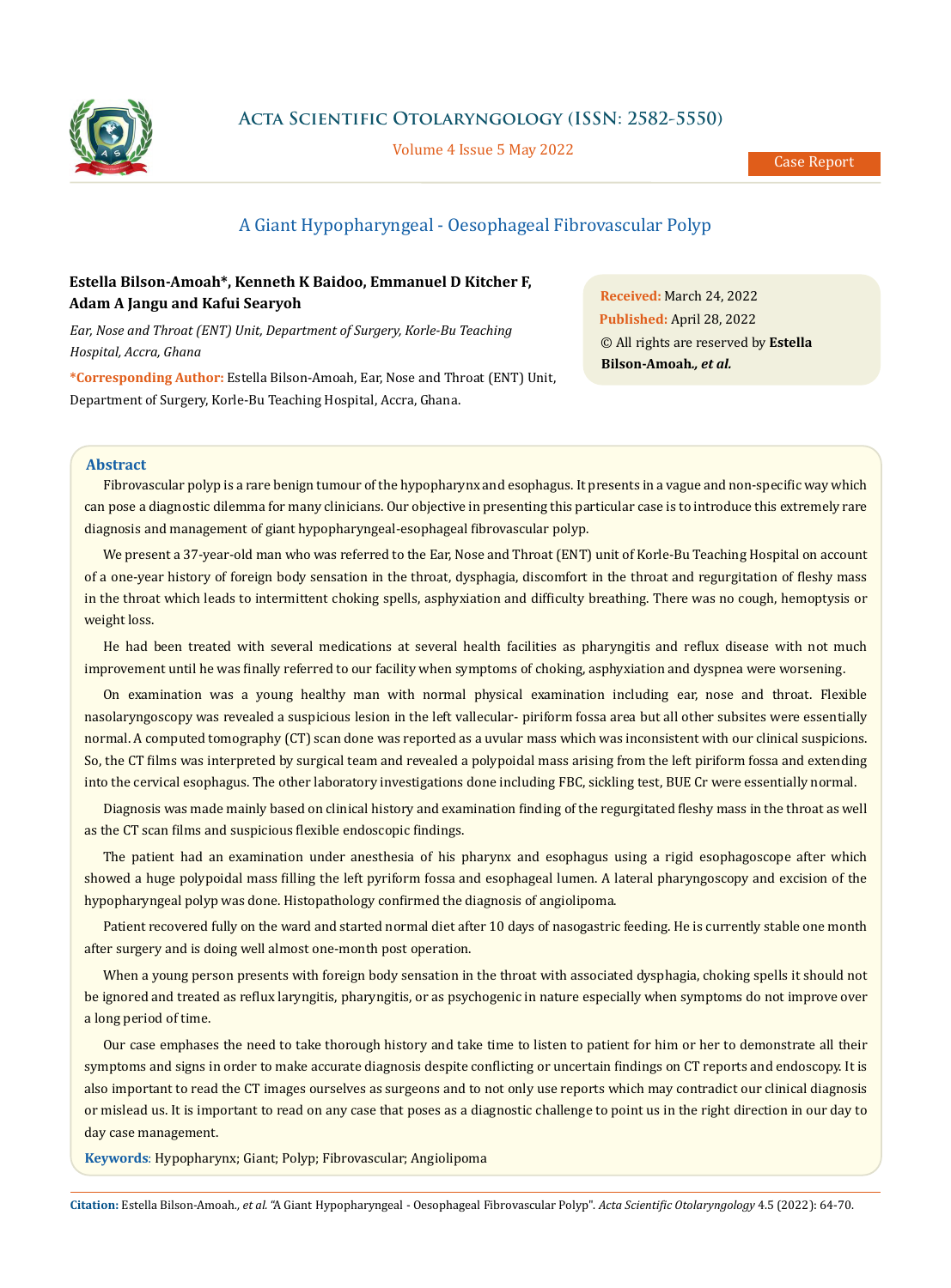#### **Introduction**

The presentation of hypopharyngeal or upper esophageal polyp can be vague and pose a real diagnostic challenge to most clinicians. Fibrovascular polyps of the esophagus are rare tumors. They usually arise close to cricopharyngeal muscle. Symptoms include dysphagia and regurgitation of the fleshy mass into the mouth, which can cause asphyxia  $[1]$ . Giant fibrovascular polyps of the esophagus and hypopharynx are rare benign esophageal tumors. They arise most commonly in the upper esophagus and may, rarely, originate in the hypopharynx. They can vary significantly in size. Even though they are benign, they may be lethal due to either bleeding or, rarely, asphyxiation if a large polyp is regurgitated  $[2]$ .

We present a giant fibrovascular polyp in a 37- year-old man which had posed a diagnostic challenge for a year prior to referral for excision.

#### **Case Summary**

37-year-old healthy male who has no underling co-morbidities. He presented to our unit with a year's history of foreign body sensation in the throat with associated progressive dysphagia to solids, throat discomfort. He also complained of intermittent episodes of choking or asphyxiation associated with difficulty in breathing worse at night and regurgitation of a long fleshy polypoidal mass into the mouth which he could push back into his throat and swallow, using his fingers. He however denied any sore throat, hemoptysis, cough or aspiration, weight loss, hoarseness, stridor or neck swelling.

He had no chronic comorbidities except for benign lumps which had been excised from his breast on two occasions 6 and 10 years respectively prior to this presentation. He works as an administrator in a private company. He had no significant family history as well. He had a strong alcohol history of beer and spirits but denied any tobacco use. He is married with four children.

On examination, a well looking male healthy male was seen. Ear, nose and Oral and oropharyngeal examination were essentially normal as neck examination and systemic evaluation. The patient however volunteered to demonstrate the fleshy mass from his mouth which revealed a long pedunculated lesion which he could hold with his fingers. The base of the lesion was seen to be coming from the left side of the of tongue or vallecular region and it looked like a smooth mucosal polypoidal and irregular mass with some

cystic component. The patient started complaining of shortness of breath and said he needed to push it back into the mouth which he did using his fingers and then swallowed it back. This dramatic demonstration was again repeated. Flexible nasolaryngoscopy was done which was suspicious of a left mucosal lesion involving left vallecular and piriform fossa region. At the time of endoscopy he did not regurgitate the mass.



**Figure 1:** Regurgitated poly on the oral cavity.



**Figure 2: Patient holding the polyp.** 

Computed tomography scan was done which revealed a left piriform fossa -upper cervical esophageal polypoidal lesion.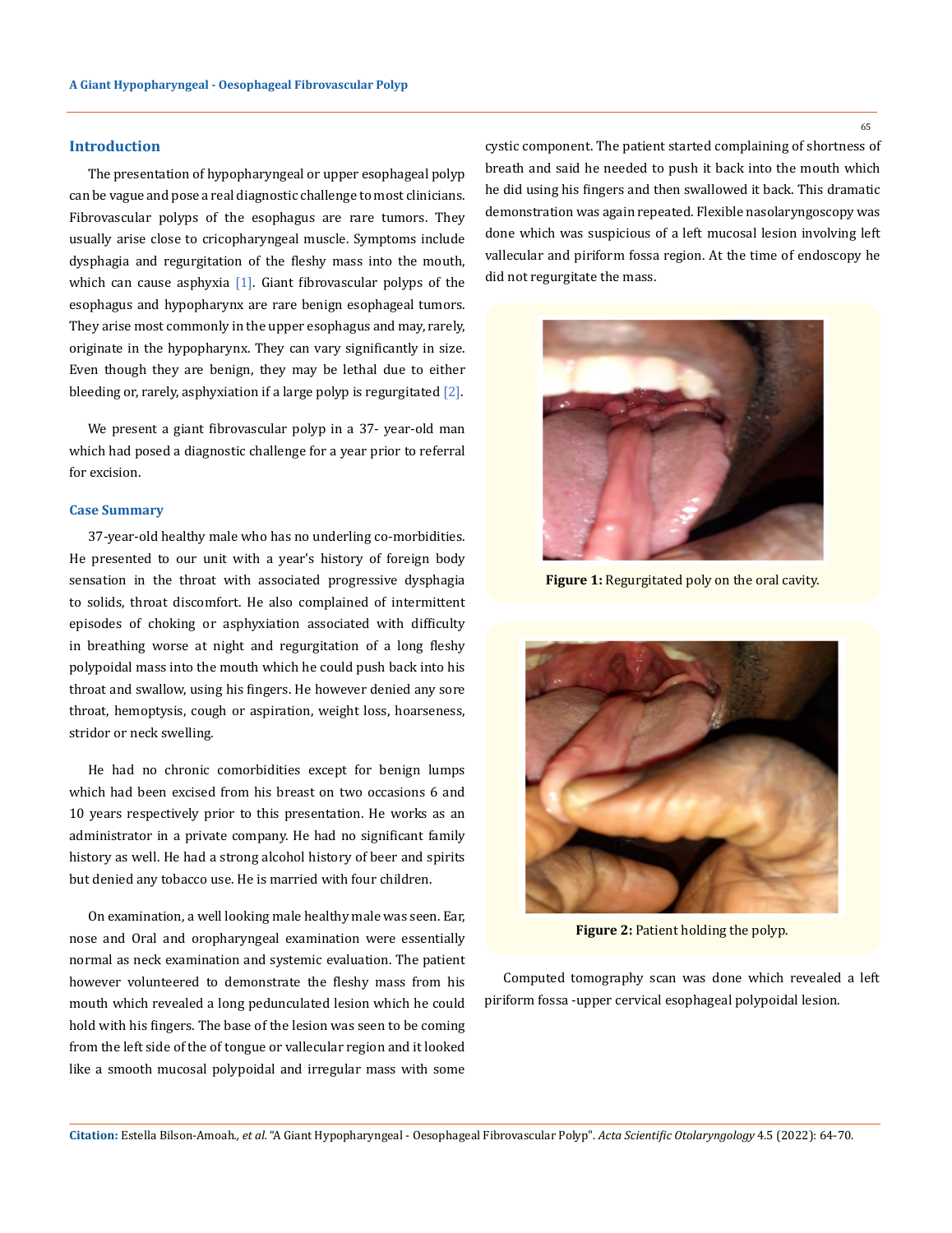

**Figure 3:** CT Scan showing polyp in upper esophagus.



**Figure 5:** Endoscopic view of the polyp intra op.

Horizontal skin crease incision was made and deepened through the subcutaneous tissues and platysma layers.



**Figure 6:** Skin incision.



**Figure 7:** Polyp being excised trans cervical approach.



**Figure 4:** CT Scan showing polyp starting from the hypopharynx.

Initially rigid pharyngoscopy and esophagoscopy was done to confirm the lesion and the possibility of endoscopic excision which was abandoned on account of the size of the mass. There was a soft mobile intraluminal polypoidal mass with normal overlying mucosa. Trans-cervical excision of the upper esophageal lesion revealed a soft pedunculated 6cm by 10 cm multilobulated mass with a broad pedunculated attachment to the medial aspect of the left piriform fossa.

#### **Operative procedure**

under orotracheal intubation patient was cleaned and draped after which rigid pharyngoscopy and esophagoscopy was done and lesion assessed.

**Citation:** Estella Bilson-Amoah*., et al.* "A Giant Hypopharyngeal - Oesophageal Fibrovascular Polyp". *Acta Scientific Otolaryngology* 4.5 (2022): 64-70.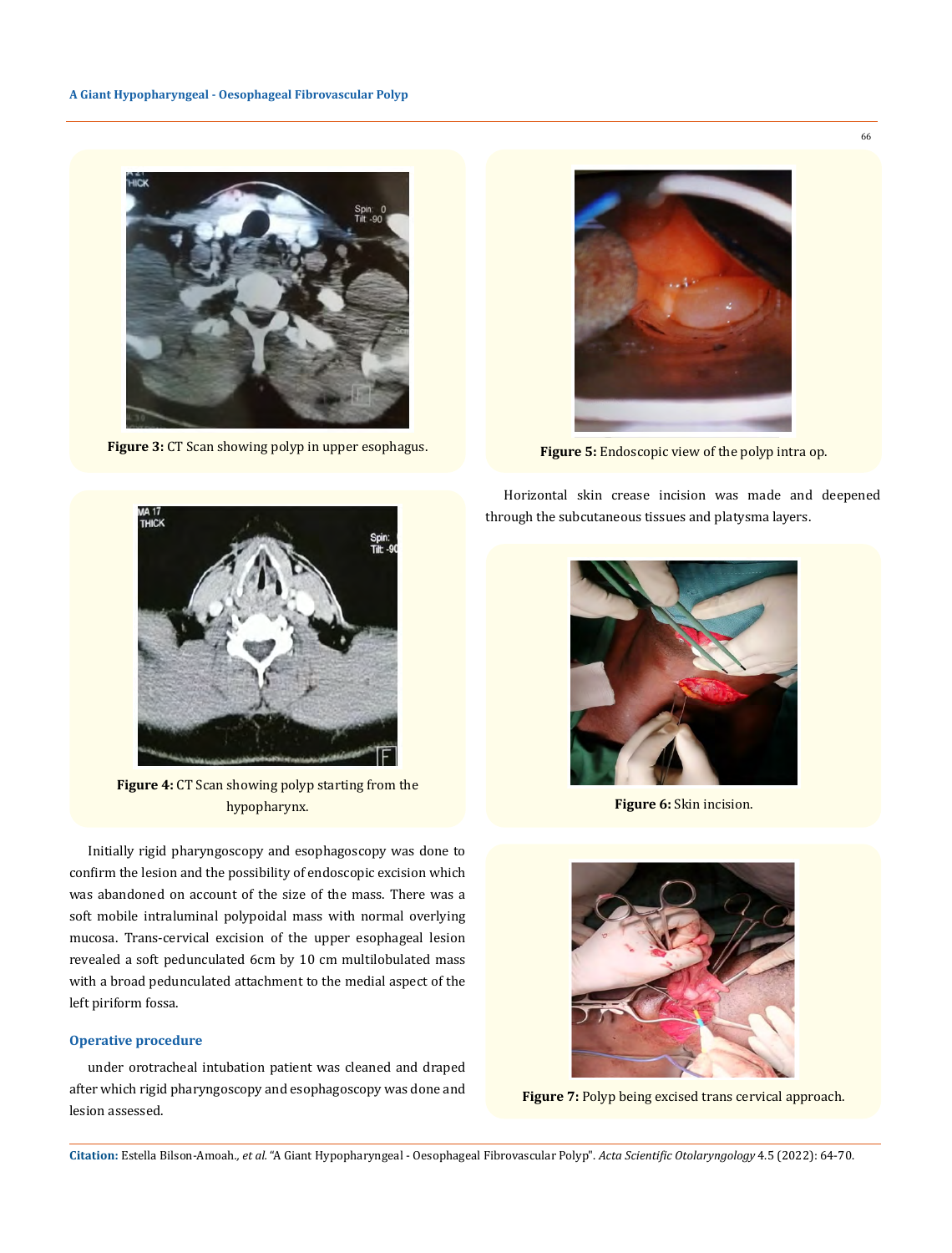

**Figure 8:** Defect in the hypopharynx after excision.

Subplatysmal flap was then raised superiorly and inferiorly. The medial wall of the sternocleidomastoid muscle was retracted laterally after which the superior constrictor muscles identified at the level of the left piriform fossa near the superior horn of the thyroid cartilage. A short rigid pharyngoscope was then passed into the hypopharynx and upper esophagus which confirmed the exact location of the hypopharyngeal mass. The superior constrictor muscles were then incised vertically at the left pyriform fossa region till the intra-luminal polypoidal mass was seen. The mass was then excised in toto and the hypopharynx was repaired in three layers with Vicryl 2 0 after cricomyotomy was performed and nasogastric tube had been passed. The wound was then closed in two layers; Vicryl 2 0 to subcutaneous layer and then Nylon 3 0 to skin after which a corrugated wound drain had been inserted. Wound dressing was then applied and anesthesia reversed.

#### **Histopathology finding**

Gross examination showed soft polypoidal mass with external surface mucosa with multiple polypoidal projections.



**Figure 9:** Gross specimen after excision.

Microscopic examination showed polypoidal tissue bits lined by nonkeratinized stratified squamous epithelium. Underlying subepithelial tissue show islands of mature adipose tissue intermixed with blood vessels of varying sizes and thickness with vascular ectasia. Moderate chronic lymphocytic infiltrate with formation of lymphoid aggregate are noted. No evidence of granuloma, atypia or malignancy is seen.

#### **Progress report**

Patient remained on admission for a period of 11 days. He was placed on nil per os and nasogastric tube feeding, analgesia, antibiotic and anti-reflux medications were commenced. On post-operative day one he complained of difficulty in swallowing even his own saliva, aspiration and later inability to lie down flat and difficulty in breathing for which he was given intravenous dexamethasone for twenty-four hours. He had the nasogastric tube repassed under endoscopic guidance on postoperative day four after several failed attempts after it was noticed to be kinked on the postoperative day one.

Patient's stay on the ward was unremarkable and he is now able to eat all types of food without any significant aspiration. His symptoms however improved over the period of his stay and he was discharged home 11 days after surgery. One month after surgery patient is tolerating all feeds and has no significant concerns. We plan following up every 3 to months over the next 2 years or more.

#### **Discussion**

Fibrovascular polyps are very rare benign neoplasms of the hypopharynx that can occur from any site in the pharynx as well as the upper esophagus. Though biologically non-cancerous, these giant fibrovascular polyps can have startling and even life-threatening presentations. A recent patient encounter has prompted us to review this rare condition.

Fibrovascular polyps of the esophagus and hypopharynx are the most common intraluminal tumor but are extremely rare  $[3]$ , accounting for less than 1% of all hypopharyngeal and esophageal tumors [3]. They are also known as giant benign esophageal polyps, polypoid fibromas, giant fibrovascular polyps, myomas, fibro lipomas, pedunculated lipomas, fibroepithelial polyps, and lipomas of the hypopharynx [4]. In 1922, Vincent was the first to surgically excise a fibrovascular polyp, and by 1957, only 6 cases were reported from the Mayo Clinic [5].

 Giant fibrovascular polyps are defined as polyps larger than 5 cm in maximum diameter which qualifies our case as one. To

67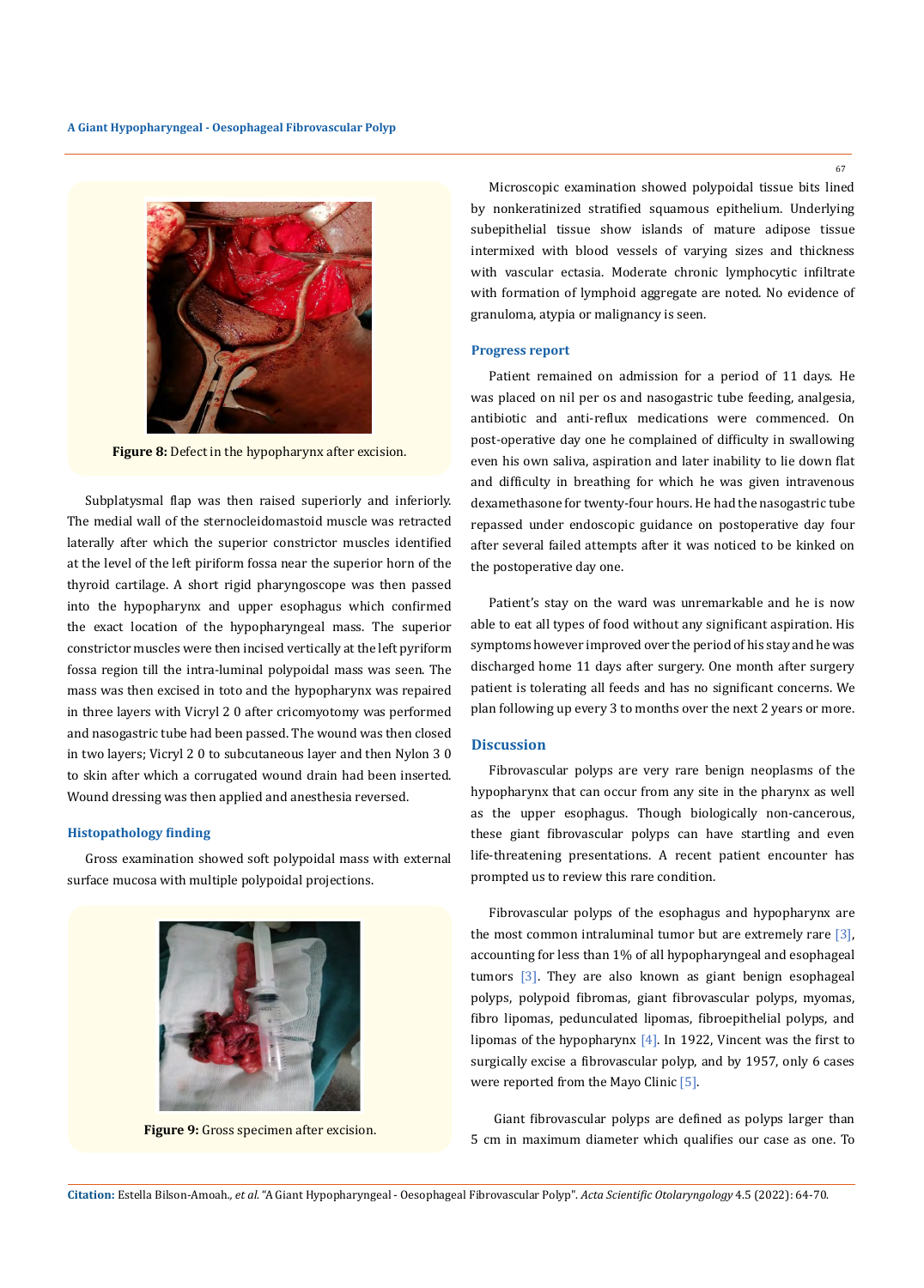date, there are just over 100 reported cases in the literature and the largest single series consists of 16 patients  $\lceil 6, 7 \rceil$  but those involving the hypopharynx are extremely rare. They are slow growing, pedunculated tumor masses that often arise from the upper esophagus, near the level of the cricopharyngeal at the pharyngo-esophageal junction, and this area has also been termed as the Laimer-Haeckermann triangle (also known as the Laimer's triangle)  $[8]$ . Because of the mixture of stromal tissues, it is hypothesized that the fibrovascular polyp may be a hamartoma or an unusual type of inflammatory polyp. Another theory is that they arise secondary to mucosal injury [9], gastroesophageal reflex or ectopic gastric mucosa [10].

Our patient is a 37-year-old male and this is similar to what is found in literature. These are usually solitary lesions (rarely multiple) occurring predominantly in males in the third to fifth decades of life. In addition, however majority of the esophageal polyps are in the elderly in their 60s and 70s even though a case has been reported in an infant  $[4]$ . Most are large and pedunculated, with a stalk or pedicle attached to the region of the cricopharyngeal muscle [4]. Originating from any site in the pharynx or upper esophagus, they start as small sessile lesions which elongate due to peristalsis within the esophagus and the looseness of the submucosa  $[4]$ . The common origin for the mass was the cricopharyngeal part of the hypopharynx  $[3]$ .

Fibro vascular polyps are composed of loose and dense fibrous tissue, adipose tissue and vascular structure and are covered by normal squamous epithelium. Depending on which histologic component predominates these lesion have been called, lipoma, fibroma, fibro lipoma, fibro myxoma, angiolipoma, fibroepithelial polyp [11]. Histological diagnosis of our patient was angiolipoma. Angiolipoma is one of the most common benign soft tissue tumors. Angiolipoma occurring at the hypopharynx-esophageal introitus is extremely rare in clinical practice. Angiolipoma is a distinct morphological variation of a lipoma, accounting for 5-7% of lipomas  $[12]$ . In a few cases, familial heredity was observed [13]. It commonly occurs in young men's arms and trunk, and it can also occur in the oral cavity and digestive tract. Familial angiolipomatosis has a predominantly autosomal-recessive inheritance, but some studies also show an autosomal dominant mode of inheritance [13].

68

Patients can remain asymptomatic for many years and symptoms occur when the polyp reaches a large size. Due to their size and mobility, they can be regurgitated and can cause asphyxiation or require emergent airway management [3]. Due to the indolent nature of these polyps and the potential space the esophagus provides, these fibrovascular polyps can grow up to considerable sizes without causing many symptoms till late, measuring as big as 26 cm in largest diameter  $[8]$ . Ease of diagnosis of fibrovascular polyps in the hypopharynx and esophagus depends on the location of the lesion and clinical presentation. When these tumors are situated further into the aerodigestive tract, however, the diagnosis may be challenging [3]. In the absence of an obvious regurgitation of the polyp during examination, diagnosis can be a challenge [14] and up to 30% of patient may die without a correct diagnosis [11].

Our patient's symptoms were classically noted to include dysphagia, a mass in the throat and regurgitation of the polyp into the mouth with its disappearance on swallowing [11,15]. Asphyxiation can result from impaction of the polyp in the glottis and is the most feared complication which was our patient's main concern [1].

In the literature, dysphagia was the most predominant complaint (present in 87%), followed by respiratory symptoms (25%) and regurgitation of the polyp into the pharynx or mouth (12%). The other reported non-specific symptoms included epigastric pain, odynophagia, non-exertional substernal chest pain, loss of weight, persistent cough and in some cases, gastrointestinal bleeding [14]. The main clinical manifestations of angiolipoma at the hypopharynx-esophageal introitus were dysphagia and intermittent chest pain. Our patient however denied any symptoms of intermittent chest pain.

Our diagnosis of this patient was made mainly by clinical judgement and radiological and endoscopic suspicion. Diagnosis can be made by a combination of clinical history and various investigations such as endoscopy and imaging studies like barium swallow studies, endoscopic ultrasonography (EUS), CT and magnetic resonance imaging (MRI). We did not conduct a barium study because of patient's worsening symptoms which needed urgent surgery. Barium studies are commonly used and can show up the characteristic appearance of a smooth intra-luminal sausageshaped mass with bulbous tips, with varying degrees of lobulation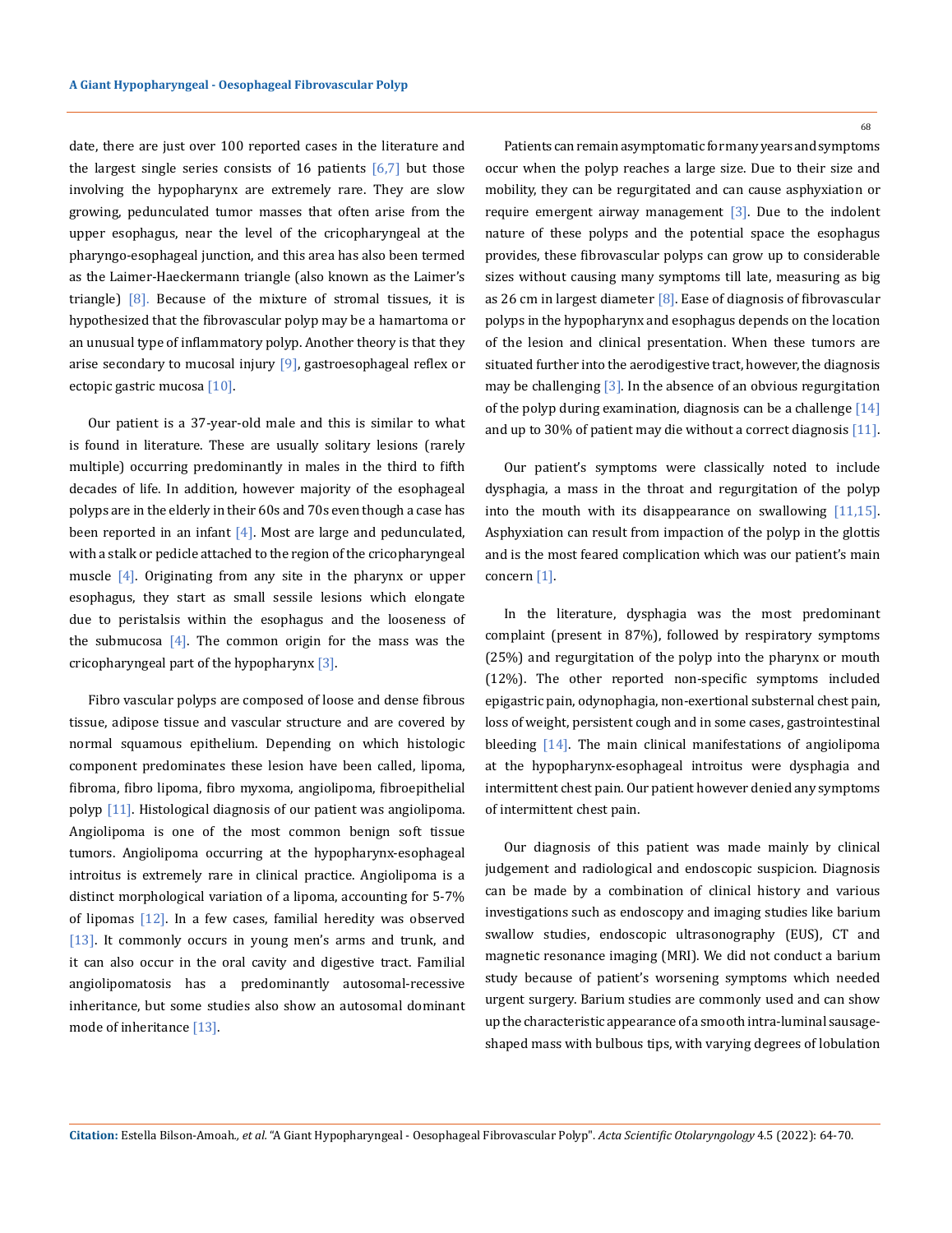[16]. EUS can be a useful adjunct as it provides information on the size, origin of the stalk and vascularity of the polyp. In addition, EUS fine needle aspiration may provide a more diagnostic histological sample than a superficial biopsy from an endoscopic approach. This procedure is not offered in our facility. Ct report provided was not consistent with our clinical suspicion but on reading the imaging a suspicious polypoidal mass was seen in the left piriform sinus and extending into the esophagus. CT has been recommended by some; in addition to providing information on the components of the tumor, at an early arterial phase, especially in large polyps, feeding vessels can be visualized which can aid in surgical planning [2]. The two most common methods of diagnosis are barium swallow and esophagoscopy and both are usually necessary. Biopsy is not recommended because these polyps are quite vascular [17].

In this case we did not have presurgical diagnosis of angiolipoma however it is believed that the presurgical diagnosis and differential diagnosis of angiolipoma mainly rely on endoscopic manifestations, ultrasonic endoscopic changes, CT, and postoperative pathology. Because angiolipoma is rich in blood supplies and it is difficult to get the tissue from the biopsy at the mucosal surface, hence endoscopic biopsy is not recommended [17].

The mainstay of treatment once diagnosis is achieved is surgical excision in view of the potential risk of respiratory compromise, bleeding and the debilitating symptoms. Tumor excision is the only treatment for fibrovascular polyp. Sudden asphyxia may occur due to this tumor, and thus, surgical treatment is required as soon as possible after encountering this tumor. Other reasons for excision include the possibility of malignancy and symptomatic improvement  $[18]$ . This agrees with our decision to do urgent surgery for our patient. The surgical options include endoscopic resection, open surgery via transcervical, trans-thoracic or transabdominal approaches. This should be tailored on a case-to-case basis and a combination of the approaches should be considered in difficult cases  $[2]$ . However, it is important take note, at this point, the value and accuracy of pre-operative assessment of the base of the pedicle and the bulk of the tumor mass and clear resection of the base to prevent recurrences. There are 2 options: surgery or endoscopic resection, based on the size, the location of the stalk's base, its mobility, and the vessels that nourish it. The Fibrovascular Polyp less than 2 cm can be removed by endoscopic resection. But those larger than 5 cm usually require open surgical resection, because of the thick vascularized pedicle as was seen in our case

[8]. In most cases, the left-sided cervical is the preferred approach similar to our case. The classical approach is cervical esophagotomy with ligation of base and excision of polyp [11] which was opted for our patient mainly based on size. Due to the thick vascularized pedicle, hemostasis is most safely achieved by open surgical techniques [8]. If the lesion is huge, a thoracotomy or a laparotomy may be necessary. In cases of recurrent giant Fibrovascular Polyp patient underwent several surgeries via a combination of endoscopic, trans-oral, trans-cervical, trans-thoracic and transabdominal approaches [2]. Recently, endoscopic resection with ultrasonic shears, a needle-type knife, and an electrosurgical snare has been performed [19]. The Scissor type knife facilitates grasping the pedicle and enables simultaneous excision and coagulation while maintaining a stable view by use of only a single device [20].

The more common differential diagnosis to consider includes leiomyomas, leiomyosarcomas, squamous papilloma's, lymphomas, spindle cell carcinomas and hemangiomas amongst others. It is also worth noting that atypical lipomatous tumor (ALT) and Fibrovascular Polyp symptoms are very similar, but ALT is a rare, low-grade malignant neoplasm [21]. Malignant transformation is rare but has been reported in esophageal polyps. The lipomatous components can undergo sarcomatous changes, the squamous mucosa can develop into squamous carcinomas and small polyps have developed into adenocarcinoma.

The recurrence of FP after resection within years is very rare, so patients should undergo CT and endoscopic surveillance for several years [2]. For this reason our patient will be followed up for several years to come.

#### **Conclusion**

Clinical examination may be normal in patients presenting with fibrovascular polyps and a high index of suspicion is needed in diagnosing this extremely rare condition. This is even more so in the scenario where there is no regurgitation of fleshy mass into the mouth. Our case emphases the need to take thorough history and take time to listen to patient to demonstrate all their symptoms and signs in order to make accurate diagnosis despite conflicting or uncertain findings on CT reports and endoscopy. It is also important to read the CT images ourselves as surgeons and to not only use reports which may contradict our clinical diagnosis. It is important to read on any case that poses as a diagnostic challenge to point us in the right direction in our day to day case management.

69